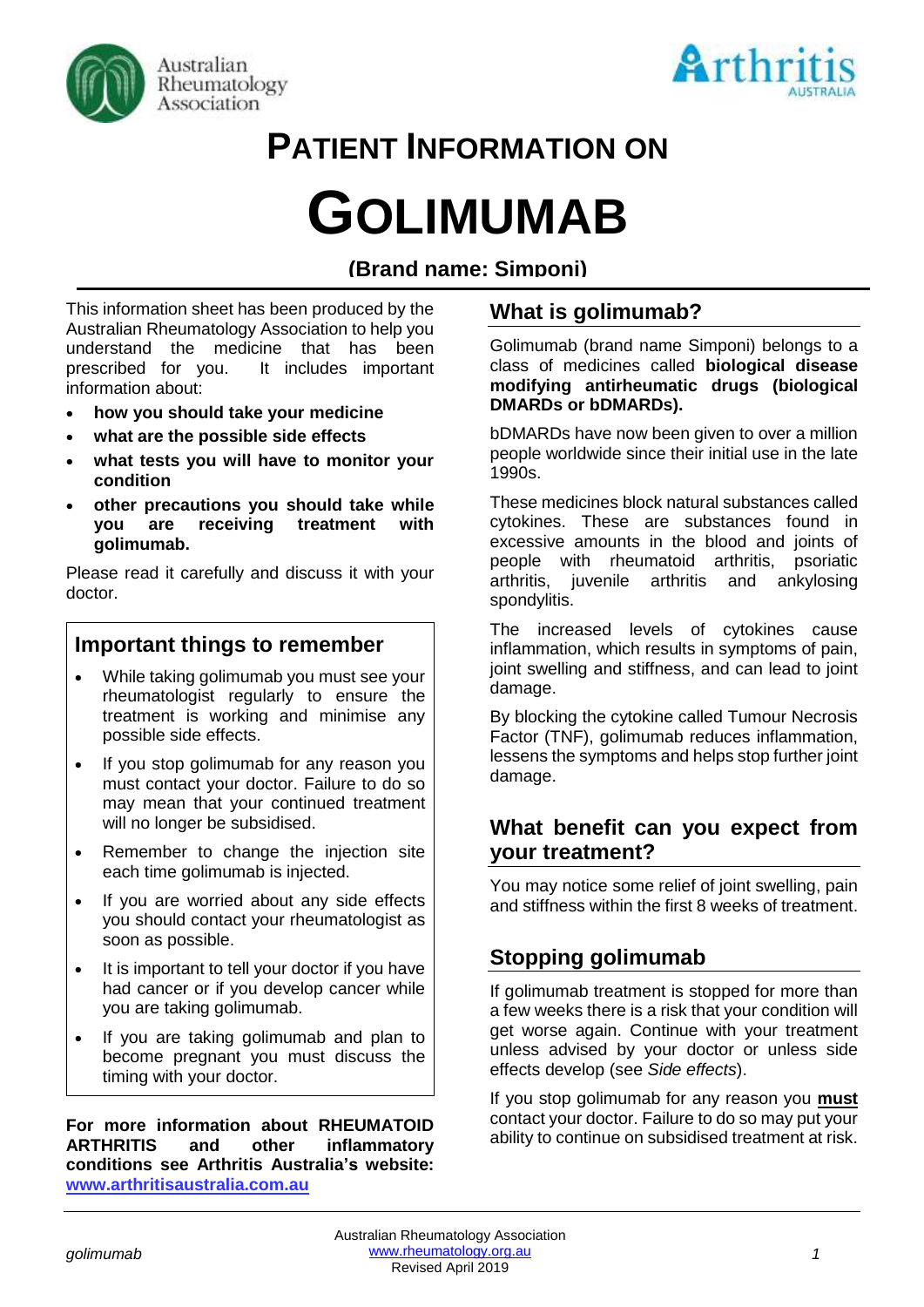# **How will your condition be monitored?**

In view of the current prescribing restrictions for all bDMARDs:

- Golimumab will only be given if your disease is active and if standard treatments have been unsuccessful.
- It will not be continued unless it helps your condition. This will be assessed at least 12 weeks after the start of treatment.
- Blood tests will be required during your treatment to monitor your condition and to determine the effectiveness of treatment.
- The frequency of blood tests will depend on what other medicines you are taking and what other illnesses you might have. Your rheumatologist will determine the frequency of tests required.

# **How is golimumab taken?**

Golimumab is injected under the skin of the abdomen or thigh.

It can be injected by your doctor, nurse, carer or by you. If injecting yourself, be sure to follow the detailed instructions carefully to ensure the best response. It is particularly important to change the injection site each time.

#### *What is the dosage?*

The usual dose for adults with rheumatoid arthritis is 50mg once every month.

#### *Can other medicines be taken with golimumab?*

Golimumab may be used with other arthritis medicines including:

- other DMARDs such as methotrexate
- steroid medicines such as prednisolone or cortisone injections into the joint
- anti-inflammatory medicines (NSAIDs) such as naproxen (Naprosyn) or ibuprofen (Brufen, Nurofen)
- simple pain medicines such as paracetamol and combined pain medicines such as Panadeine and Panadeine Forte.

Golimumab cannot be used with other bDMARDs.

There are separate information sheets for the medicines mentioned above.

# **Are there any side effects?**

You might experience side effects with your treatment. Contact your doctor if you have any concerns about possible side effects. Many side effects disappear when golimumab treatment is stopped.

#### *Most common possible side effects*

- *Mild pain, swelling or itching* at the site of the injection are very common (up to 10% of patients) but can be reduced by applying ice and antihistamine/steroid creams to the injection site and/or leaving the injection out of the refrigerator for 30 minutes before injecting.
- *Headaches, cough and stomach and bowel discomfort* may also occur.
- As golimumab affects the immune system, *mild infections*, particularly of the upper respiratory tract (e.g. colds, sinusitis) may occur more frequently than usual. Treatment with golimumab may need to be temporarily stopped so contact your doctor for advice.

#### *Less common or rare possible side effects*

- *Serious infections* such as tuberculosis (TB) are seen rarely, and screening for TB is needed before treatment begins (see *Precautions*).
- Rarely golimumab may cause an *allergic reaction* with itchy, red skin or a rash or a feeling of tightness in the chest and difficulty breathing.
- Side effects involving the *nerves, such as inflammation of the nerve to the eye*, may also occur very rarely, causing changes in vision or sensation.
- Very rarely *'drug-induced lupus'* has occurred with symptoms of rash, fever and increased joint pain.
- It is still unclear from research if there is an increased risk of cancer due to golimumab treatment (see *Precautions*).

# **What precautions are necessary?**

#### *Infections*

- If you have an active infection of any kind. treatment with golimumab will not be given until the infection is treated successfully.
- Golimumab will not be given if you have active untreated tuberculosis (TB) or HIV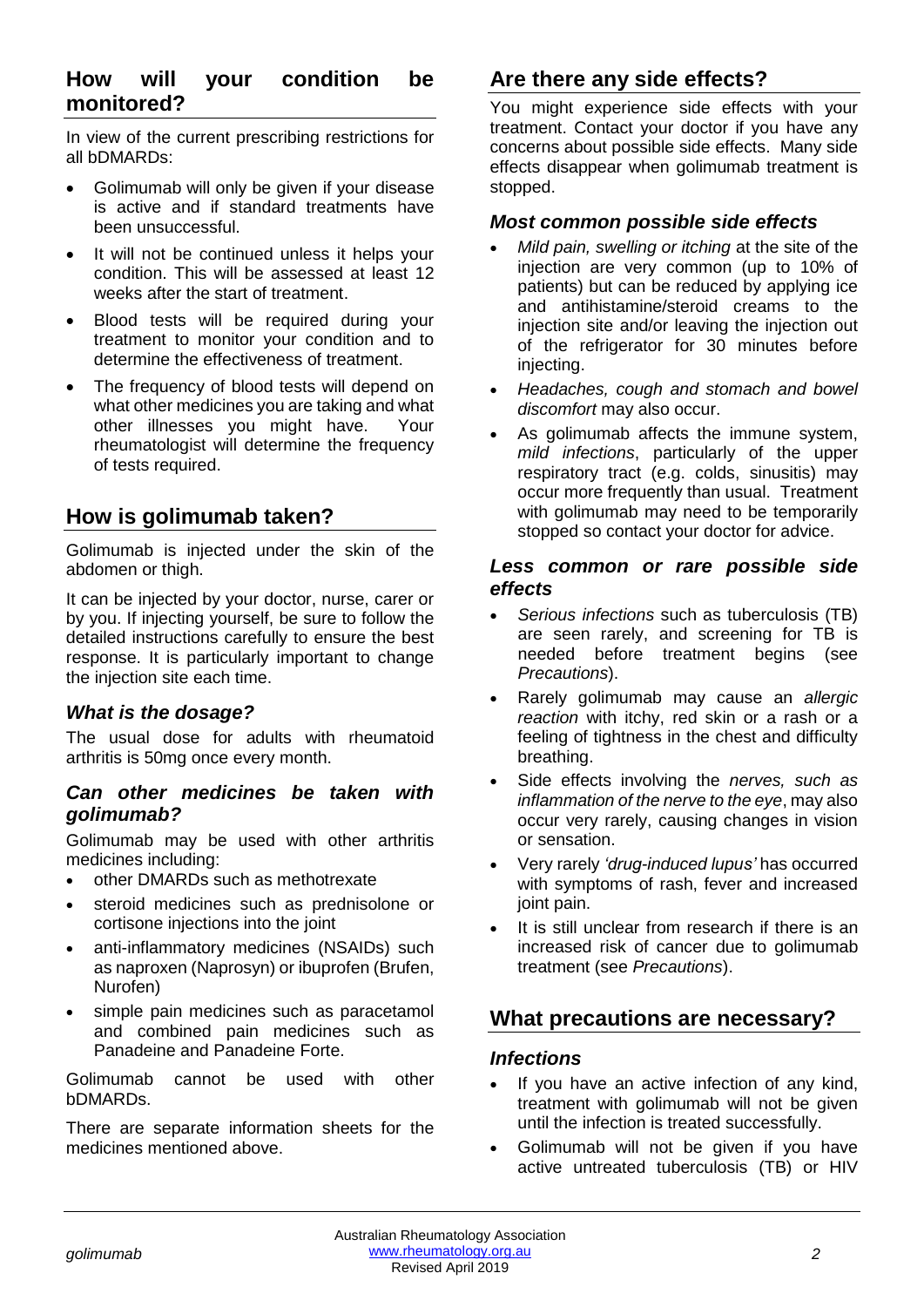(AIDS) infection as it is likely to make these conditions worse.

- If you have latent (inactive) TB preventative anti-TB treatment will be started at least 4 weeks before golimumab. The anti-TB treatment will usually need to be taken for 9 months.
- Hepatitis B or C infection may not necessarily exclude treatment.
- Because of the risks associated with infection the following tests may be conducted before commencing treatment with golimumab:
	- − blood tests for hepatitis B and C
	- − chest x-ray and two step Tuberculin Skin Test (Mantoux) or QuantiFERON blood test for tuberculosis (TB)
	- HIV tests are required for those who are at risk of this infection.

#### *Precautions with other diseases*

- People with multiple sclerosis should not be treated with golimumab due to the possible effects on the nerves.
- People with moderate to severe heart failure may not be treated with golimumab as the medicine can make heart failure worse.
- People with systemic lupus erythematosus (lupus/SLE) are not usually given golimumab but each case will be assessed individually.
- Avoid in severe latex allergy as the casing of the needle in the pen and of the syringe contains latex.

#### *Use with other medicines*

- Golimumab can interact with other medicines. You should tell your doctor (including your general practitioner, rheumatologist and others) about all medicines you are taking or plan to take. This includes over the counter or herbal/naturopathic medicines.
- You should also mention your treatment when you see other health professionals.

#### *Vaccines*

If you are on golimumab it is recommended you should not be immunised with 'live' vaccines such as MMR (measles, mumps and rubella), Varicella vaccine (Chicken pox) or Zostavax (Varicella Zoster or Shingles), OPV (oral polio virus), BCG (Bacillus Calmette Guerin) or yellow fever. Talk with your rheumatologist before receiving any vaccines.

Pneumovax and the combined yearly seasonal flu/swine flu vaccinations are safe and recommended to reduce your risk of those infections.

#### *Surgery*

If you require surgery for any reason, treatment with golimumab will be stopped before surgery. It will be restarted again after the operation at a time agreed by your surgeon and rheumatologist. Treatment will be restarted once the wound is healed and if there is no infection present.

#### *Use with alcohol*

- You may drink alcohol while taking golimumab. However, if you are also taking methotrexate you should be particularly cautious about your alcohol intake.
- It is not known precisely what level of drinking is safe when on methotrexate, however there is general agreement that 1 to 2 standard drinks taken once or twice a week is unlikely to cause a problem.
- Drinking more than 4 standard drinks on one occasion, even if infrequently, is strongly discouraged.

### *Cancer risk*

- Lymphoma, a cancer of lymph glands, is found more commonly in patients with severe active rheumatoid arthritis than in the general population. Studies are in progress to see if treatment with golimumab changes this. To date there is no evidence to suggest that this medicine increases lymphoma.
- If cancer has been previously treated and cured it is unclear whether a TNF-bDMARD such as golimumab can be used safely. An interval of 5 years is normally recommended between cure of a cancer and starting TNF-bDMARDs.
- For general cancer prevention, stopping smoking and taking skin cancer prevention measures are recommended. It is important to use sunscreen and avoid prolonged sun<br>exposure. A vearly skin check is exposure. A yearly skin check is recommended.
- Talk to your doctor if you have any concerns about issues relating to cancer risk.